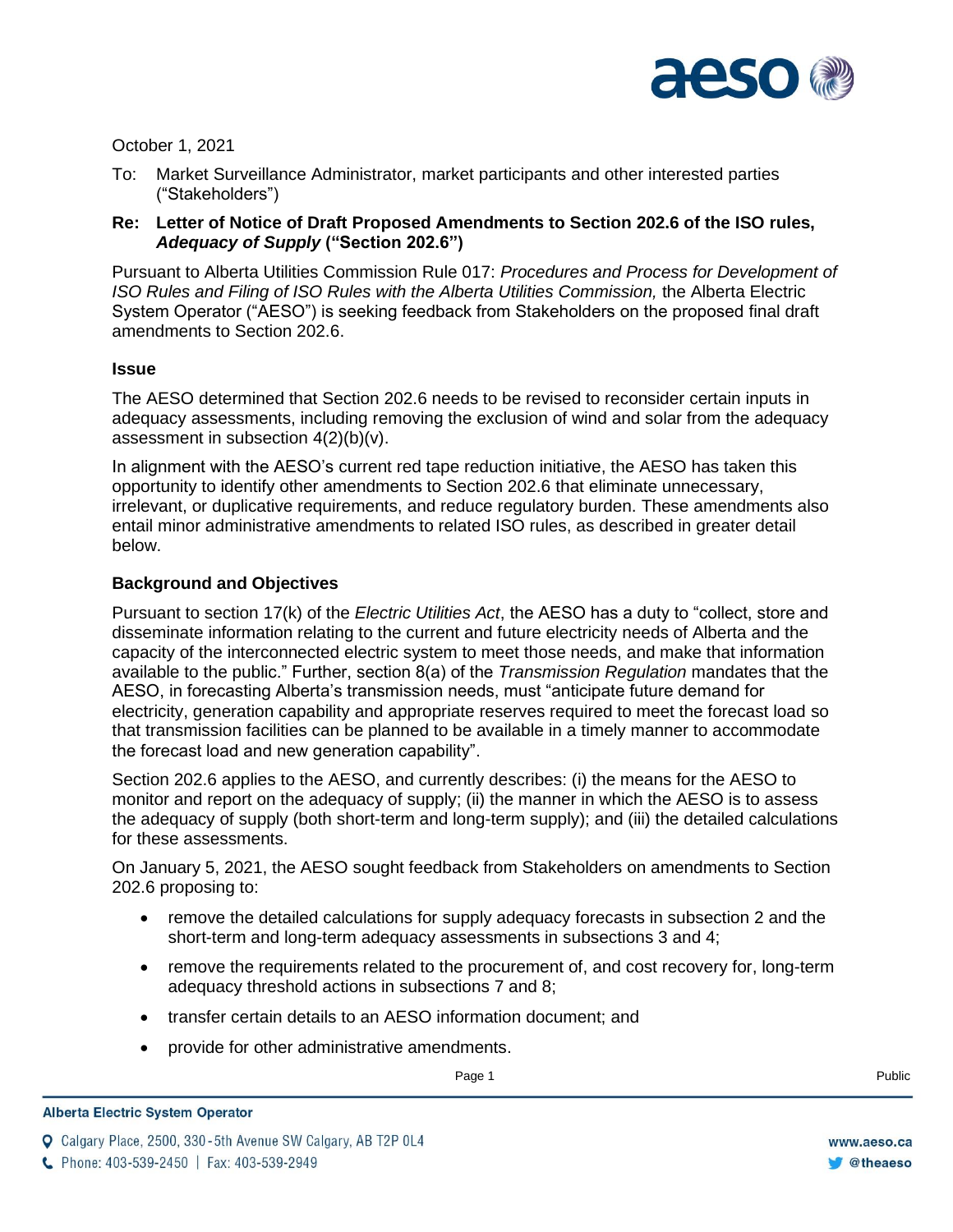

On January 22, 2021, Stakeholders submitted their feedback on the proposed amendments to Section 202.6. All Stakeholders who participated in the consultation, with the exception of the MSA, were opposed to the AESO's proposal to remove the detailed methodologies for supply adequacy forecasts in subsection 2 and short-term and long-term adequacy assessments in subsections 3 and 4 of Section 202.6. Based on its review of the feedback, the AESO understands that Stakeholders are primarily concerned that if the detailed methodologies are not in an ISO rule it will:

- (i) broaden the AESO's discretion to take actions that intervene in the market in response to supply adequacy issues; and
- (ii) reduce market transparency (i.e., lessen visibility on how the AESO models system variables).

The AESO has considered the Stakeholder feedback and does not agree that the proposed amendments to Section 202.6 will increase the AESO's discretion to intervene in the market or impact market transparency, for the following reasons:

- 1. *Section 202.6 focuses primarily on supply adequacy from a reliability perspective*
	- Based on Stakeholder feedback and concerns surrounding market transparency, it appears that Section 202.6 is used by industry for purposes that go beyond its intended purpose. However, although Section 202.6 aims to address reliability issues associated with supply shortfall situations, the AESO appreciates that the reports published in accordance with Section 202.6 are a source of market-related information for market participants. The AESO considers it appropriate to retain the authoritative requirements that complement the reliability function of the adequacy forecasts and assessments, while affording the AESO flexibility and appropriate discretion. The AESO is not proposing to remove market indicators and proposes to retain the obligation to publish adequacy-related reports. However, for greater regulatory efficiency and to achieve meaningful red tape reductions, the AESO proposes to move the detailed calculations and methodologies to an AESO information document
- 2. *The methodology in subsection 3 of Section 202.6 does not capture the full extent of AESO measures in assessing short-term supply adequacy*
	- The real-time adequacy assessment methodology in subsection 3, which also informs the AESO's 7-day *Supply Adequacy Report* (also referred to as the *Short-Term Adequacy Report*), is more of a market-status indicator than an indicator of system reliability. This assessment is not, by itself, fully representative of how the AESO manages supply shortfall in real-time as there are other steps and processes involved, as outlined in Appendix A, *Overview of AESO Supply Adequacy Measures*. To assess supply shortfall and manage real-time adequacy issues, the AESO does not only look at the results of the real-time adequacy assessment calculation. It also employs additional tools and general situational awareness. For example, if the supply cushion is getting tight, the AESO will, among other things: look at room on the interties and allocation of available transfer capability; assess if there is any constrained-down energy; and run studies to identify areas where system losses can be reduced.
- 3. *The AESO's discretion is circumscribed by a host of legislative and regulatory requirements*, as outlined in Appendix A, *Overview of AESO Supply Adequacy Measures*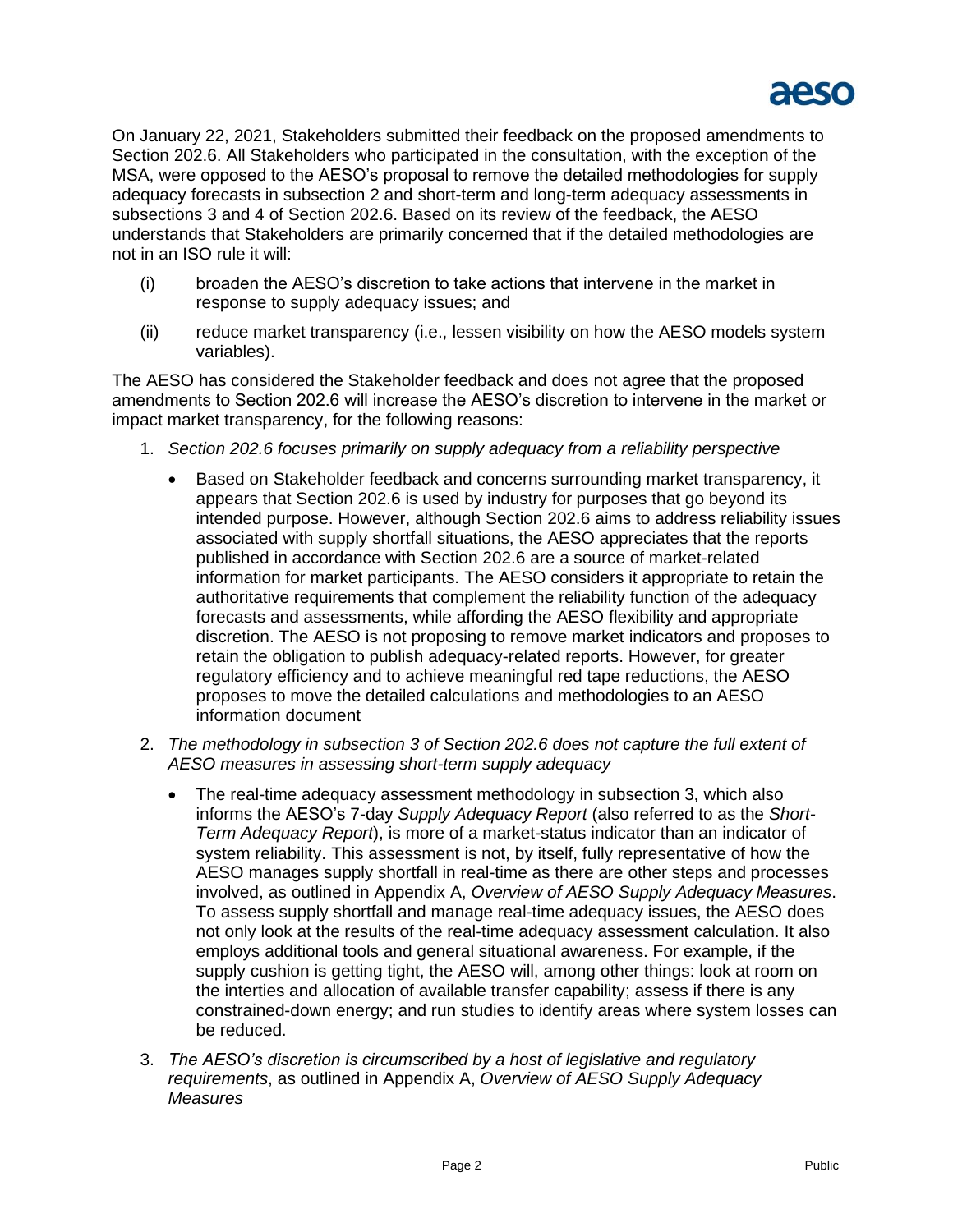

- Stakeholders seem to view Section 202.6 as a means to keep the AESO accountable for the out-of-market actions it may take in response to supply shortfall and the source for the metrics justifying those actions. This points to underlying concerns by Stakeholders about inappropriate use of AESO discretion that could impact the market. In the AESO's view, this fails to recognize the AESO's overarching legislative duties to provide for the safe, reliable, and economic operation of the interconnected electric system, and the fair, efficient, and openly competitive operation of the market, as well as the numerous obligations under ISO rules, reliability standards, and regulations that collectively require the AESO to balance reliability-related and markets-related considerations. These requirements inform the extent to which the AESO applies its discretion in response to supply shortfall situations.
- 4. *Section 202.6 is a source of regulatory inefficiency and burden*
	- Section 202.6 currently includes an exhaustive list of probabilistic model inputs. Because of the regulatory process associated with making any change to an ISO rule, including these model inputs in Section 202.6 makes updating them a source of significant regulatory burden. The AESO is of the view that, as Alberta's electric system transitions to include other technologies (*e.g.*, energy storage, geothermal, hydrogen, etc.) and the generation and load mix evolves, it should have the ability to change its models in fulfillment of its legislative obligations in a timely manner as it sees fit.
	- The proposed amendments to Section 202.6 would result in a reduction of 804 regulatory requirements, as defined by the Government of Alberta, and represents more than a 2.5% reduction of the AESO's overall red tape count.

In addition to red tape-related and minor clarifying administrative-type amendments, and based on its review of the Stakeholder feedback, the AESO has introduced modifications to the proposed amendments provided to Stakeholders on January 5, 2021. The proposed final draft amendments to Section 202.6 are reflected in the appended blackline copy. Notably, the AESO is proposing to retain subsection 3 regarding short-term adequacy assessments, including a requirement for the AESO to publish a real-time adequacy report. Consistent with the AESO's general approach to the proposed amendments to Section 202.6, the detailed calculations for short-term adequacy assessments will be removed from subsection 3 and placed in an AESO information document. The AESO is also proposing to add a requirement in subsection 6(1) regarding long-term adequacy threshold actions for the AESO to publish, prior to procuring the services contemplated in subsection 6(1), a report on the potential adequacy issues requiring preventative action.

The AESO's proposed final draft amendments to Section 202.6 entail administrative amendments to related ISO rules. These administrative amendments align with the AESO's proposed amendments to subsection 2 of Section 202.6, as follows:

- Section 306.5 of the ISO rules, *Generation Outage Reporting and Coordination* ("Section 306.5"), at subsection 7(2): Change the first instance of "assessments" 1 to "forecast"
- Section 306.7 of the ISO rules, *Mothball Outage Reporting* ("Section 306.7"), at subsection 7(1): Change from "assess the adequacy of supply" to "forecast the adequacy of supply"

<sup>&</sup>lt;sup>1</sup> Referring to subsection 2 of Section 202.6, which pertains to the AESO's 24-month supply adequacy forecast.